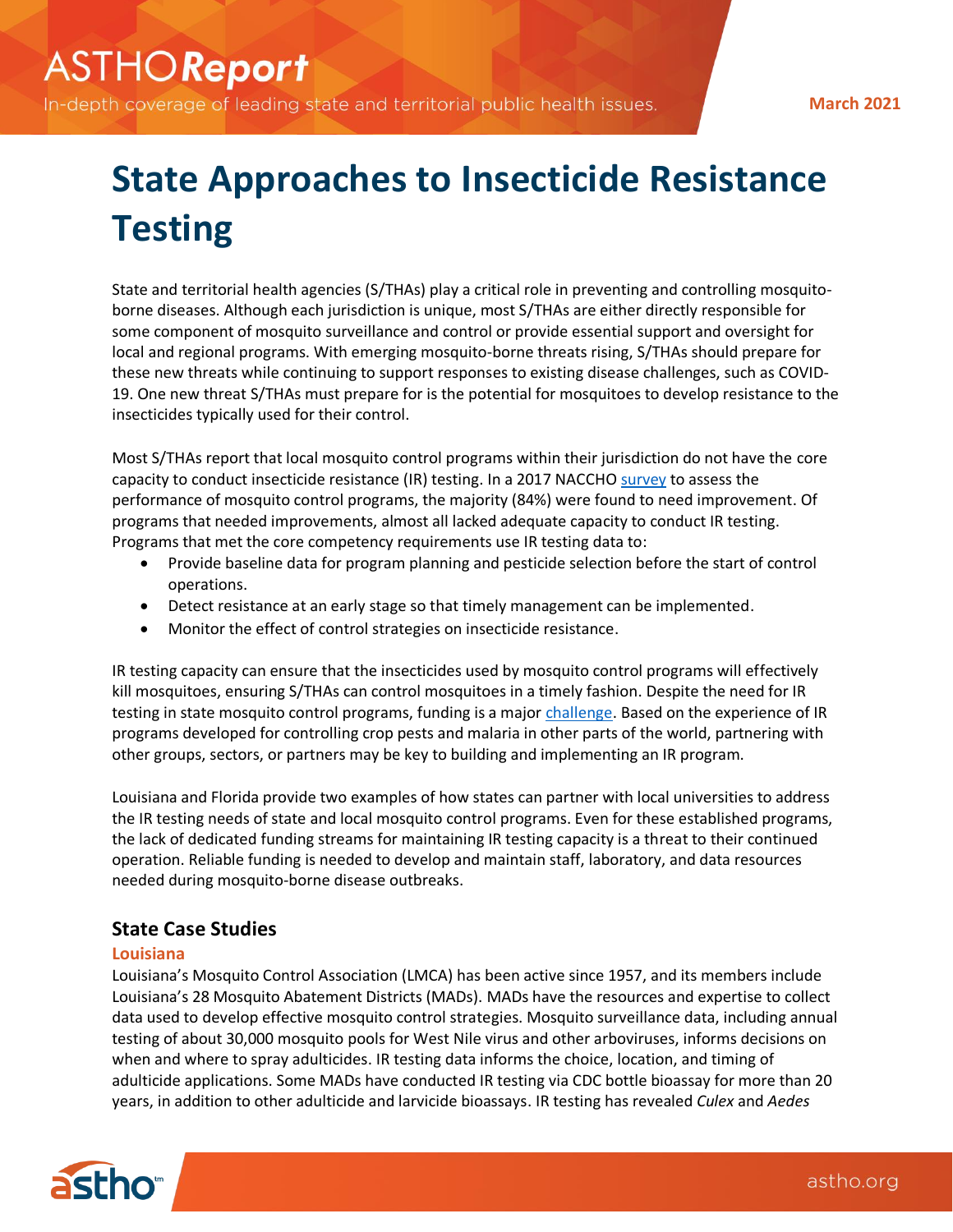mosquitoes can be or are resistant to organophosphate and type I pyrethroid insecticides. Many areas outside of Louisiana's population centers are not served by a MAD but may have opportunities to participate in the IR program.

Louisiana State University (LSU) provides a centralized location for IR testing at the LSU Louisiana Animal Disease Diagnostic Laboratory (LADDL). MADs are responsible for collecting field samples (i.e., mosquito larvae/pupae) and raising adult mosquitoes used for IR testing at LADDL. Cooperation between LMCA members has allowed the MADs that need assistance finding resources for rearing adult mosquitoes for IR testing to participate. The Louisiana Department of Health expects all MADs to participate and makes receiving certain types of state aid contingent upon participation in the IR testing program (e.g., receiving adulticides purchased with hurricane recovery funds). In addition, LMCA conducts a training for its members, which is a conduit for IR data reaching a broader population of pest control professionals.

In addition to testing for mortality using the CDC bottle bioassay, LADDL conducts knockdown resistance (KDR) testing and research on genetic markers associated with resistance. KDR testing is used to discover possible genetic mutations attributed with resistance to [pyrethroids.](https://parasitesandvectors.biomedcentral.com/articles/10.1186/s13071-019-3423-x)

Establishing MADs, building their capacity, and promoting a culture of collaboration between MADs took years. MAD activities are guided by protocols developed through a credible and transparent committee process with input from local officials, state experts, and other stakeholders. Contributing to this foundation for successful mosquito control are access to university-based laboratory services for surveillance and IR testing, and the expertise provided by the state's medical entomologist in establishing a scientific basis for the state's mosquito control activities.

#### **Florida**

Like Louisiana, mosquito control in Florida is performed primarily by independent local mosquito control programs. The state provides pass-through funding as well as technical support and guidance to Florida's 89 local mosquito programs. State support focuses on problems from disease vectors, not nuisance mosquitoes.

Florida encourages all of its mosquito control programs to conduct IR testing, but most do not have the capacity to do so. Over the last year, the University of Florida's Florida Medical Entomology Laboratory (FMEL) has provided IR testing services to fill these gaps. In addition to IR mortality testing, the Florida Department of Agriculture conducts KDR testing.

In 2016, Florida use[d Zika-specific](https://www.cdc.gov/media/releases/2016/p1014-zika-transmission.html) funding to expand IR testing capacity to address statewide needs. Prior to this, only a few of the larger mosquito control programs conducted IR testing. Though there is increased funding for testing capacity across the state, these well-resourced local programs are encouraged to continue conducting their own IR testing. Expansion of testing to smaller programs has been facilitated by having simple, standard protocols for testing via the CDC bottle bioassay.

Florida's IR testing program focuses on the following species: *Aedes albopictus*, *Aedes aegypti*, and *Culex quinquefasciatus*. Local programs send eggs (*Aedes*) or rafts (*Culex*) to the FMEL to be raised into adults for testing. Some programs also send larvae to be raised. No larvicide testing is currently being conducted. Both pyrethroids (i.e., pyrethrin, sumethrin) and organophosphates (i.e., naled, malathion) are tested on mosquitos for resistance.

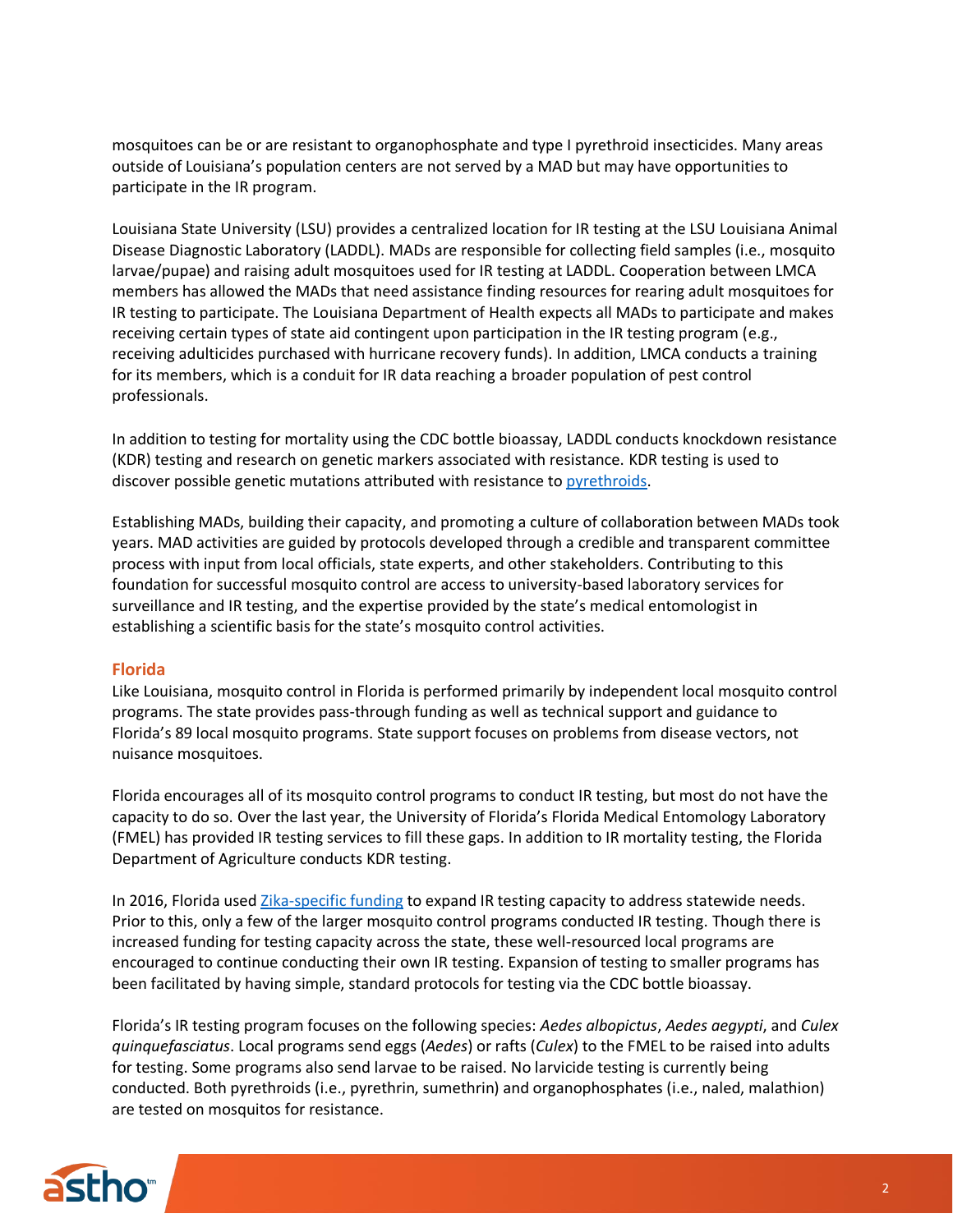Because it is a research and education center, FMEL not only provides IR testing results, but also an interpretation of these results and recommendations for addressing resistance problems. The Florida Mosquito Control Association offers educational opportunities to mosquito control professionals in both the public and private sectors. Workshops, training sessions, and short courses are widely available to address knowledge gaps at local programs.

Florida's Interagency Arboviral Task Force has been critical to program success. The active participation of numerou[s state agencies,](http://www.floridahealth.gov/diseases-and-conditions/mosquito-borne-diseases/_documents/guidebook-interagency-arbovirus-task-force-2018.pdf) universities, labs, and other non-governmental organizations is the foundation for progress. For technical guidance related to IR and other complex issues related to mosquito control, the Florida Department of Health has relied on the medical entomology expertise of its interagency partners.

Centralized IR testing allows local programs with minimal capacity to benefit from standardized IR testing data and expert consultation. In Florida, IR testing is made possible by state and federal funding, but that funding is set to end on June 30, 2021. This funding allows programs with minimal capacity to benefit from standardized IR testing data and expert consultation. The University of Florida provides a centralized hub for IR testing, but its success relies on the engagement and collaboration between partner agencies. Local program collaboration is also important as mosquitoes do not recognize geographic or political boundaries.

## **Additional Approaches**

In Louisiana and Florida, several well-established local mosquito control districts and programs have a history of conducting routine IR testing. Other states, such as Texas, provide examples of centralized IR testing programs. The commonality in jurisdictions with centralized testing programs is their access to committed funding streams to ensure that the programs' capacity does not ebb and flow with public attention as disease threats emerge then recede.

# **Looking Forward**

Florida and Louisiana provide examples of how laboratories at state universities can support IR testing capacity for vector-borne disease control programs. States looking to expand IR testing capacity can consider the feasibility of other models, such as centralized support from a state agency laboratory or IR testing conducted by a network of local/regional programs. As shown by the two case studies, local mosquito control programs will vary with respect to their field and IT capacities.

No matter which approach is adopted, S/THAs will need to consider the resources needed for the various components of IR testing:

• **Field.** Many states already have the capacity to collect field samples for IR bioassays through local mosquito control programs. Florida, Louisiana, and the Northeast Regional Center for Excellence in Vector-Borne Diseases have kits available for collecting and sending field samples for testing.

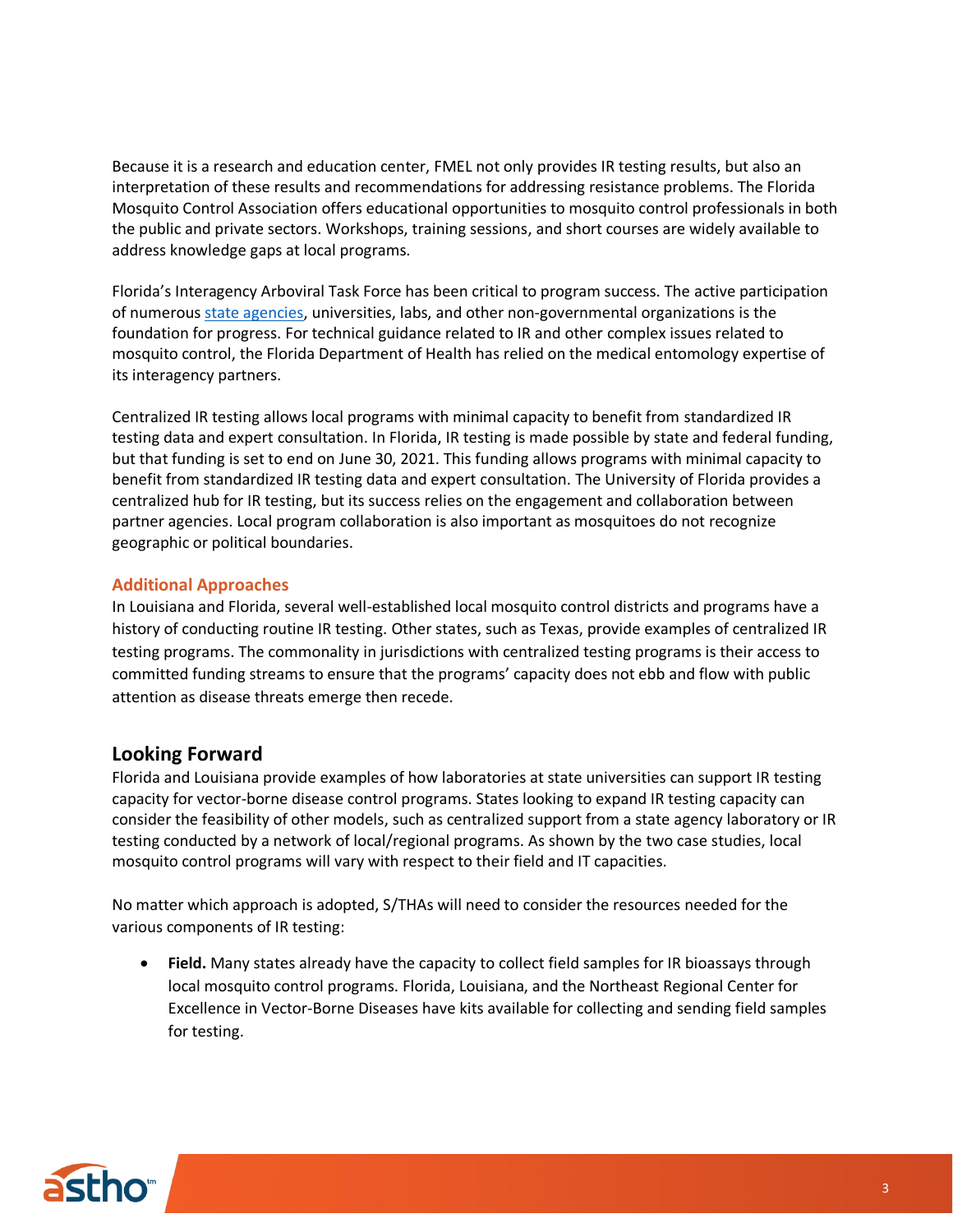- **Lab.** While the CDC bottle bioassay kits simplify the laboratory component of IR testing, states will still need to find lab space, address the staffing needs for running these bioassays, and purchase reagents, supplies, and personal protective equipment. In addition, resources are needed for maintaining viable mosquitoes for use in the bioassays. Adults collected in the field need to be sorted and maintained. More often, local programs will want to collect eggs or larvae, which can be raised to adults. Keeping larvae for larvicide testing has similar space, staff, and supplies requirements.
- **IT.** While in Louisiana, local mosquito control programs are sent raw data to conduct their own analysis, in Florida, data analysis and interpretation is performed by the centralized laboratory. States must be cognizant of the data needs of their local programs.

#### **CDC Centers of Excellence**

CDC awarded funding for 2017 through 2021 to five regional centers of excellence (COE) to address issues associated with vector-borne diseases across the nation. Interest in research and sharing information on insecticide resistance is consistent with the goals of each of the COEs, based in New York state, California, Florida, Texas, and Wisconsin. The Northeast Regional Center for Excellence in Vector-Borne Diseases based in New York has already established a pesticide resistance monitoring network to support public health and mosquito control agencies in detecting pesticide resistance in mosquito populations in the northeast.

IR testing has been recognized as a core capacity of vector control programs since 2017. While IR testing is not new, it may be a new practice for many public health leaders and/or state health departments. Shifting public health priorities/changing public health culture may be necessary to advance IR testing as a more commonplace practice in health departments. Strategies for this may include adding IR information to:

- Public health officials' orientation materials.
- Mosquito control press release templates.
- Public outreach materials regarding the control of mosquitoes and mosquito-borne diseases.

S/THAs should also review and update plans to include IR testing. ASTHO's Public Health Confronts the [Mosquito](https://www.astho.org/generickey/GenericKeyDetails.aspx?id=21342&terms=public+health+confronts+the+mosquito) describes how planning is fundamental to effective mosquito control.

The call for expansion of IR testing is sound. Unfortunately, these investments compete with other emerging public health priorities. For example, the COVID-19 pandemic has changed the landscape of public health and the feasibility of expanding vector-borne disease control activities to include IR testing. The COVID-19 response has required states to shift public health staff and laboratory resources to meet the testing, surveillance, and contact tracing needs associated with controlling COVID-19 spread. Some states have temporarily suspended all laboratory activities except those related to COVID-19.

The recovery period following the pandemic may afford opportunities to improve state public health infrastructure. A recent ASTH[O report](https://www.astho.org/generickey/GenericKeyDetails.aspx?id=20358&terms=mosquito) can help states considering legislation to improve infrastructure for mosquito control. This analysis of the foundational legal authority for mosquito control programs in the United States includes models for sustainable, dedicated funding streams for such programs, including statutory enabling authority to establish and operate a mosquito control program or mosquito control districts.